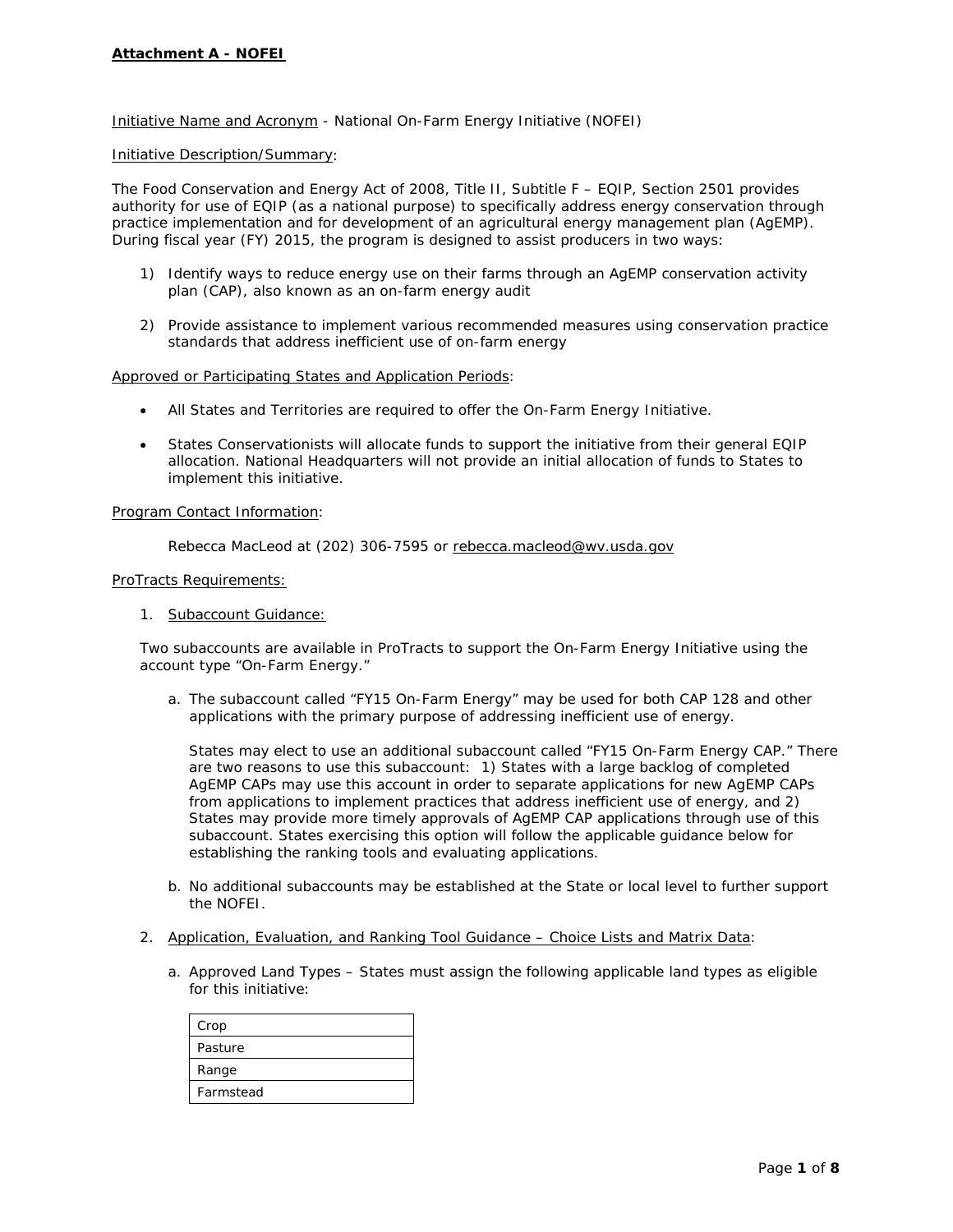Note: No additional land types may be added or used to support this initiative.

b. Approved Natural Resource Concerns:

| Energy                                              |
|-----------------------------------------------------|
| Inefficient Energy Use – Equipment and Facilities   |
| Inefficient Energy Use - Farming/Ranching Practices |

Note: No additional resource concerns may be added or used in ProTracts AERT to support this initiative.

c. Core Practices required to be offered for this initiative:

| Practice Name                        | Practice Code |
|--------------------------------------|---------------|
| Agricultural Energy Management Plan  | 128           |
| Farmstead Energy Improvement         | 374           |
| <b>Irrigation Water Management</b>   | 449           |
| Pumping Plant                        | 533           |
| Lighting System Improvement          | 670           |
| <b>Building Envelope Improvement</b> | 672           |

d. States may offer supporting practices for this initiative, if the practice addresses inefficient use of energy, and energy savings and the associated environmental benefits (i.e., greenhouse gas and other air pollutant reductions) expected to be achieved have been evaluated.

Note: For the subaccount, "FY15 On-Farm Energy CAP," CAP 128 is the only core practice. There should be no supporting practices added under this subaccount.

e. AERT Matrix – State must populate the appropriate core and any selected supporting practices in the ProTracts AERT tool and associate the following resource concerns as shown in the following table.

| <b>AERT Matrix</b>                                                                 |                                                       |                                                       |                                                                                       |                                                       |                                                                             |
|------------------------------------------------------------------------------------|-------------------------------------------------------|-------------------------------------------------------|---------------------------------------------------------------------------------------|-------------------------------------------------------|-----------------------------------------------------------------------------|
|                                                                                    | Core Conservation Practices and Codes                 |                                                       |                                                                                       |                                                       |                                                                             |
| <b>NRCS Resource</b><br>Concerns                                                   | <b>Building Envelope</b><br>Improvement               | Farmstead<br>Energy<br>Improvement                    | <b>Irrigation Water</b><br>Management                                                 | Lighting System<br>Improvement                        | Pumping Plant                                                               |
|                                                                                    | 672                                                   | 374                                                   | 449                                                                                   | 670                                                   | 533                                                                         |
| Inefficient Energy<br>Use - Equipment and<br><b>Facilities</b>                     | X                                                     | X                                                     |                                                                                       | X                                                     | X                                                                           |
| Inefficient Energy<br>Use - Farming<br>/Ranching Practices<br>and Field Operations |                                                       |                                                       | X                                                                                     |                                                       | Χ                                                                           |
| Rationale:                                                                         | Identified in<br>AgEMP or On-<br>Farm Energy<br>Audit | Identified in<br>AgEMP or On-<br>Farm Energy<br>Audit | Allows capture of<br>surface water and<br>reduces the need<br>to draw<br>groundwater. | Identified in<br>AgEMP or On-<br>Farm Energy<br>Audit | Identified in<br>AgEMP; efficient<br>pumping plant<br>reduces energy<br>use |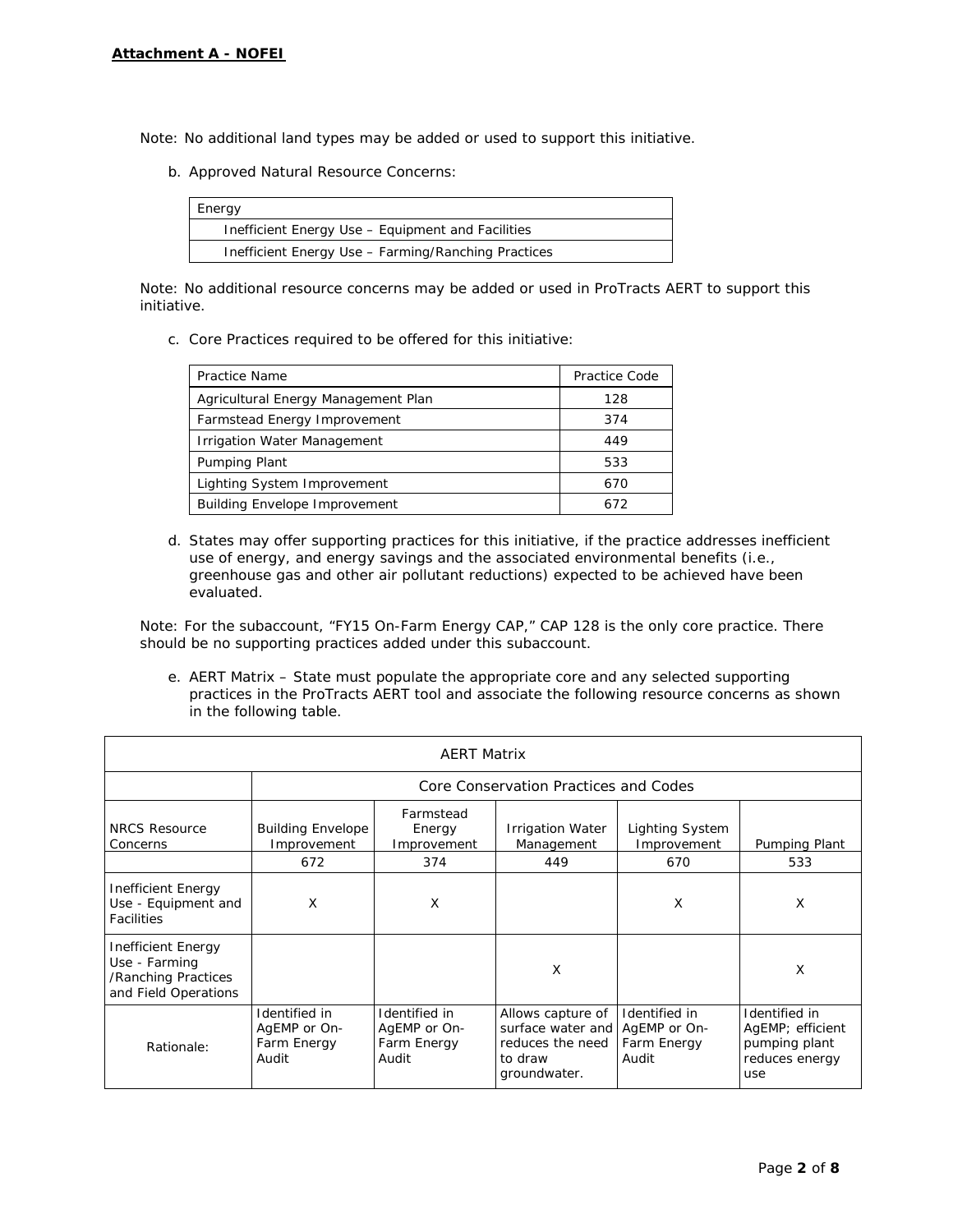## Application, Evaluation, and Ranking Tool Guidance – Ranking Criteria Questions:

The total ranking points associated with this initiative are to be distributed in AERT and approved ranking questions as follows:

| <b>AERT Level</b>                    | Maximum Points | Point Percentage |
|--------------------------------------|----------------|------------------|
| National-Level Ranking Questions     | 250            | 25%              |
| <b>State-Level Ranking Questions</b> | 400            | 40%              |
| Local-Level Ranking Questions        | 250            | 25%              |
| <b>Efficiency Score</b>              | 100            | 10%              |
| Total Points for this initiative:    | 1,000          | 100%             |

- 4. Additional Initiative Guidance:
	- a. Capturing Energy Benefits An "Energy Benefits" button is available in ProTracts to capture estimated energy savings. This button must be checked "yes" for all contract items implemented as part of NOFEI and based on the recommendations provided as part of a completed on-farm energy audit. Checking "yes" requires the user to enter the numeric values accurately in the correct units for the estimated energy savings and the reduction of greenhouse gases and air pollutants directly associated with the energy savings from the completed on-farm energy audit. If values for energy benefits are not available from an AgEMP or energy audit, they can be obtained from the COMET farm quick energy tool: [http://cometfarm.nrel.colostate.edu/QuickEnergy.](http://cometfarm.nrel.colostate.edu/QuickEnergy)
- Note: The correct units for energy savings is in millions of British thermal units (MMBtu). This was previously labeled incorrectly as mBtu on the Energy Benefits button. AgEMPs may also be incorrectly labeled, but provide the correct value for energy savings in millions of Btus. If in doubt, using the COMET farm quick energy tool should verify that energy savings is reported correctly.
	- b. The "Energy Benefits" should be checked "no" for AgEMP CAP applications since energy savings do not occur unless the recommended measures provided in an AgEMP CAP report are implemented.
	- c. An agency-approved worksheet has been developed to calculate an energy cost efficiency score for ranking purposes. The "Energy Cost Efficiency Worksheet" uses information from an AgEMP or other ASABE S612 compliant on-farm energy audit to calculate an energy savings to project cost score.
	- d. Applications for AgEMP CAP 128 may be processed more timely for states electing to use the "FY15 On-Farm Energy CAP" subaccount. Approvals may be done monthly throughout the year using announced ranking deadlines. States using this option will rank AgEMP CAP applications as they are received and eligibility is confirmed for the applicant. Contracts for AgEMP CAPS can be approved immediately after ranking. Providing more timely approvals of CAP 128 applications may shorten the time between the completion of an AgEMP and an application for financial assistance to install recommended energy efficiency measures.

States using monthly approvals for AgEMPs may want to consider establishing separate ranking periods for NOFEI applications, with one preferably later in the fiscal year.

5. The following are detailed instructions for populating ranking questions and points in ProTracts AERT.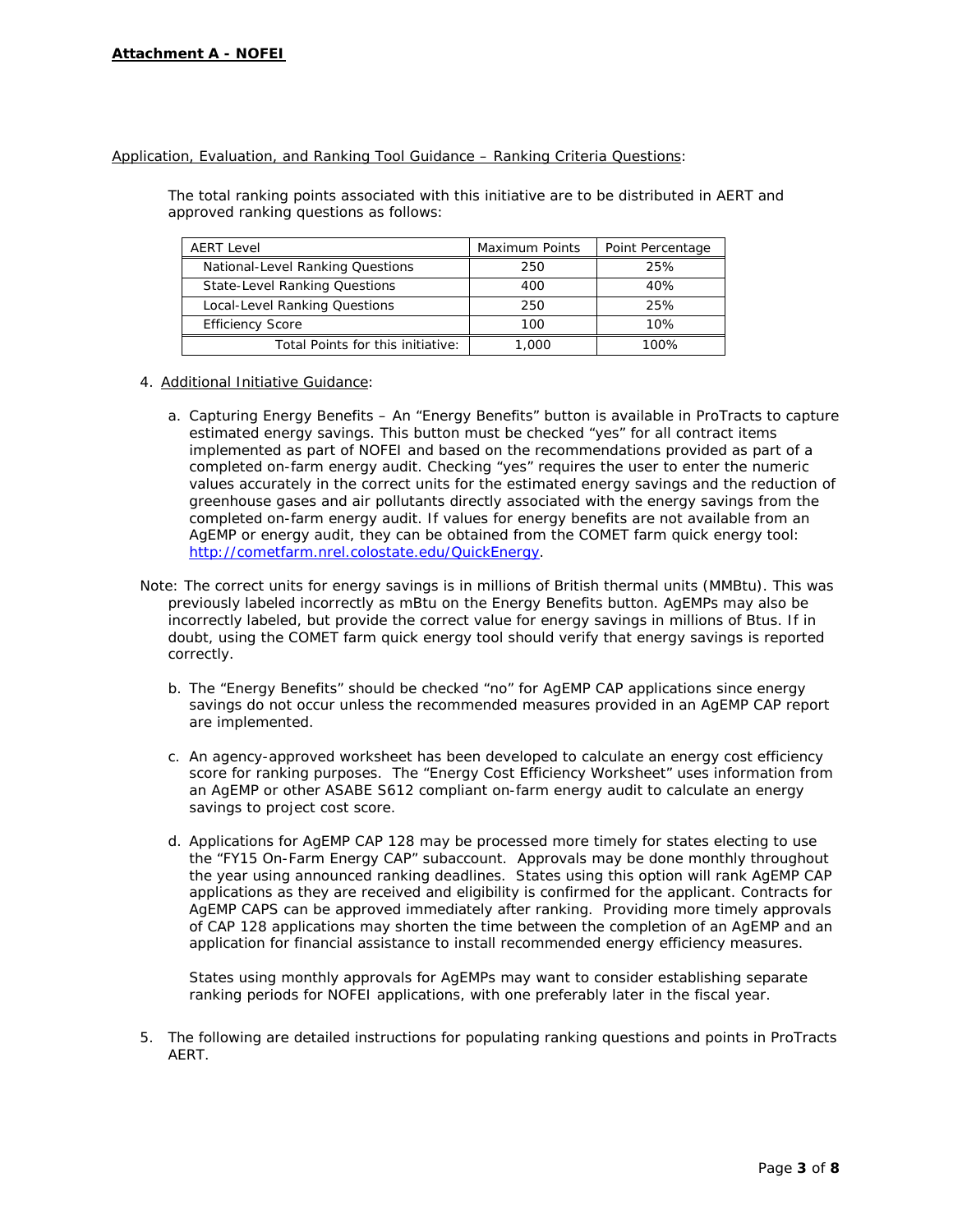# National-Level Ranking Criteria Requirements:

National ranking criteria are established in ProTracts by National Headquarters. National ranking criteria must account for 250 points or 25 percent of total points. The following national-level ranking questions apply to this initiative. Other national ranking question not listed will not typically be applicable to this initiative:

|    | FY 2015 Environmental Quality Incentives Program (EQIP)<br>Application Evaluation Ranking Tool (AERT) National Questions                                                                                                                                                                                                                                                            | FY 2015<br>Points |
|----|-------------------------------------------------------------------------------------------------------------------------------------------------------------------------------------------------------------------------------------------------------------------------------------------------------------------------------------------------------------------------------------|-------------------|
| 1. | If the application is for development of a conservation activity plan (CAP), the agency<br>will assign significant ranking priority and conservation benefit by answering "Yes" to<br>the following question. Answering "Yes" to question 1a will result in the application<br>being awarded the maximum amount of points that can be earned for the national<br>priority category. |                   |
|    | 1a. the program application to support the development of a conservation activity plan<br>(CAP)?<br>If answer is "Yes", do not answer any other national-level questions. If answer is "No,"<br>proceed with evaluation to address the remaining questions in this section.                                                                                                         | 250               |
|    | 3. Water Conservation - Will the proposed project conserve water by (select all that<br>apply):                                                                                                                                                                                                                                                                                     |                   |
|    | 3a Implementing irrigation practices that reduce aquifer overdraft.                                                                                                                                                                                                                                                                                                                 | 15                |
|    | 3b. Implementing irrigation practices that reduce on-farm water use?                                                                                                                                                                                                                                                                                                                | 10                |
|    | 3c. Implementing practices in an area where the applicant participates in a<br>geographically established or watershedwide project?                                                                                                                                                                                                                                                 | 10                |
|    | 3d. Implementing practices that reduce on-farm water use as a result of changing to<br>crops with lower water consumptive use, the rotation of crops, or the modification of<br>cultural operations?                                                                                                                                                                                | 10                |
| 4. | Air Quality - Will the proposed project improve air quality by (select all that apply):                                                                                                                                                                                                                                                                                             |                   |
|    | 4a. Meeting on-farm regulatory requirements relating to air quality or proactively<br>avoid the need for regulatory measures?                                                                                                                                                                                                                                                       | 10                |
|    | 4c. Implementing practices that reduce on-farm generated greenhouse gases such as<br>carbon dioxide $(CO_2)$ , methane $(CH_4)$ , and nitrous oxide $(N_2O)$ ?                                                                                                                                                                                                                      | 10                |
|    | 4d. Implementing practices that increase on-farm carbon sequestration?                                                                                                                                                                                                                                                                                                              | 10                |
|    | 8. Energy Conservation– Will the proposed project reduce energy use by (select all that<br>apply):                                                                                                                                                                                                                                                                                  |                   |
|    | 8a. Reducing on-farm energy consumption?                                                                                                                                                                                                                                                                                                                                            | 10                |
|    | 8b. Implementing practices identified in an approved AgEMP or energy audit, which<br>meet ASABE S612 criteria?                                                                                                                                                                                                                                                                      | 10                |
| 9. | Business Lines - Will the practices to be scheduled in the "EQIP Plan of Operations"<br>result in:                                                                                                                                                                                                                                                                                  |                   |
|    | 9a. Enhancement of existing conservation practices or conservation systems already in<br>place at the time the application is received?                                                                                                                                                                                                                                             | 10                |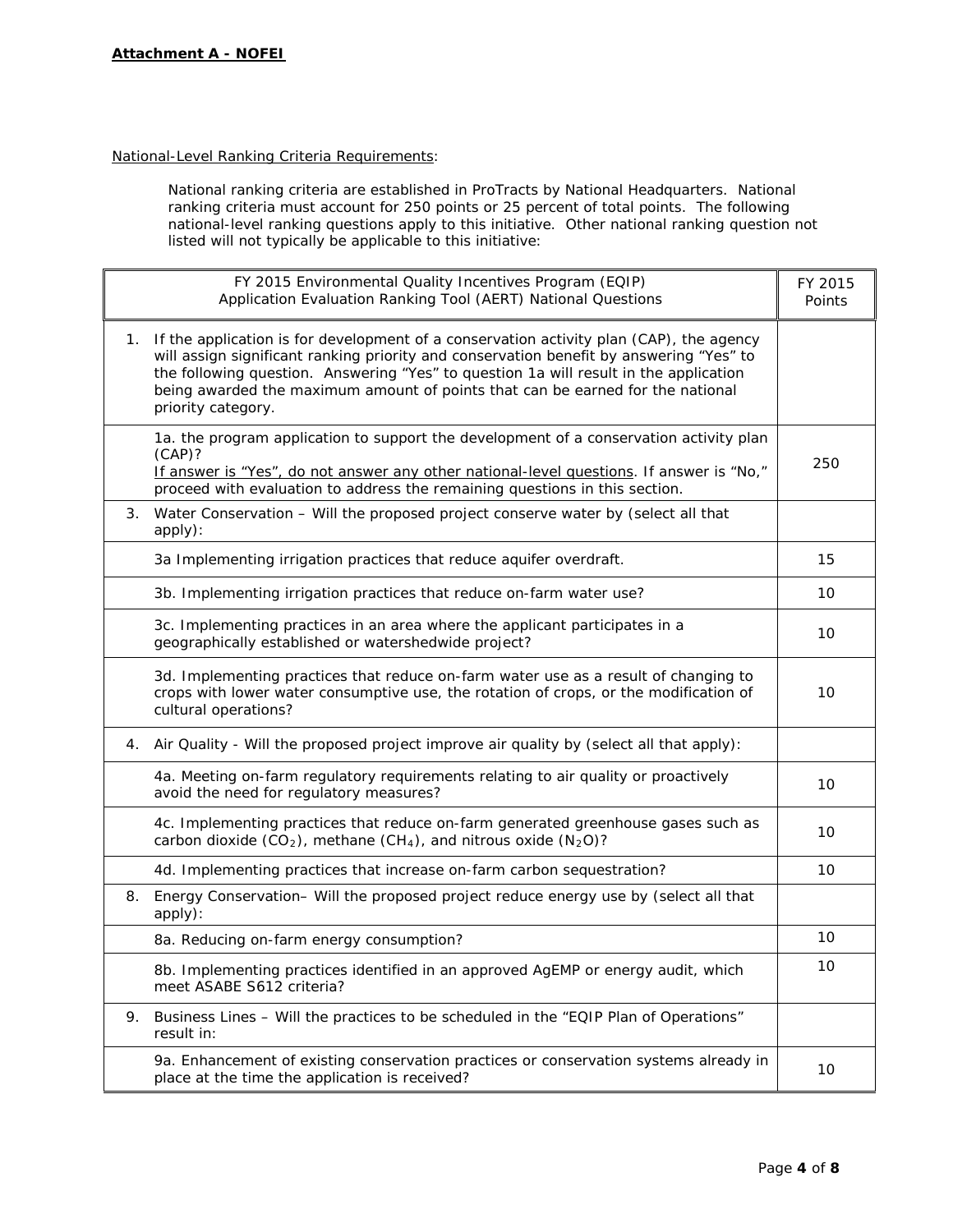| 250<br>Total Maximum Points: |
|------------------------------|
|------------------------------|

State-Level Ranking Criteria Requirements:

State ranking criteria are established by National Headquarters, but entered into ProTracts by States. State-level ranking criteria must account for a total of 400 points. To support this initiative, States must enter all the following State-level criteria and points in ProTracts AERT for each approved subaccount.

| 2015 EQIP NOFEI State-Level Ranking Criteria                                                                                                                                                                                                                                                                                                                                       | FY 2015<br>Points |
|------------------------------------------------------------------------------------------------------------------------------------------------------------------------------------------------------------------------------------------------------------------------------------------------------------------------------------------------------------------------------------|-------------------|
| 1. If the application is for the development of a conservation activity plan (CAP), the agency<br>will assign significant ranking priority and conservation benefit by answering "Yes" to the<br>following question. Answering "Yes" to question 1a will result in the application being<br>awarded the maximum amount of points that can be earned for the State-level questions. |                   |
| 1a. Is the program application for development of a conservation activity plan (CAP) for a<br>TSP prepared agricultural energy management plan (128)? If answer is "Yes," do not answer<br>any other State-level questions. If answer is "No," proceed with evaluation to address the<br>remaining questions in this section.                                                      | 400               |
| 2. Answer one of the following questions regarding the practices recommended in the<br>applicant's agricultural energy management plan (AgEMP) or on-farm energy audit that<br>meets the ASABE S612 Performing On-Farm Energy Audits Comprehensive Type 2 standards<br>and has been completed or updated in the last 4 years.                                                      |                   |
| 2a. Will the EQIP plan or schedule of operation include all eligible practices recommended in<br>an (AgEMP) or an on-farm energy audit?                                                                                                                                                                                                                                            | 100               |
| 2b. If the EQIP plan or schedule of operation does not include all practices recommended in<br>an AgEMP or on-farm energy audit, will it include two or more eligible practices<br>recommended?                                                                                                                                                                                    | 50                |
| <b>3.</b> Water Conservation – Will the proposed project conserve water by (select all that apply):                                                                                                                                                                                                                                                                                |                   |
| 3a. Implementing irrigation practices that reduce energy and reduce aquifer overdraft?                                                                                                                                                                                                                                                                                             | 50                |
| 3b. Implementing energy practices that recycle or reuse water?                                                                                                                                                                                                                                                                                                                     | 50                |
| 4. Air Quality - Will the proposed project improve air quality by (answer one of the following):                                                                                                                                                                                                                                                                                   |                   |
| 4a. Implementing energy practices that have been evaluated to reduce on-farm generated<br>carbon dioxide $(CO2)$ by 50,000 pounds or more?                                                                                                                                                                                                                                         | 100               |
| 4b. Implementing energy practices that have been evaluated to reduce on-farm generated<br>carbon dioxide ( $CO2$ ) by at least 10,000 pounds but less than 50,000 pounds?                                                                                                                                                                                                          | 50                |
| 4c. Implementing energy practices that have been evaluated to reduce on-farm generated<br>carbon dioxide $(CO2)$ by less than 10,000 pounds?                                                                                                                                                                                                                                       | 25                |
| 5. Use the "Energy Cost Efficiency Worksheet" to calculate the estimated energy cost efficiency<br>value for the conservation practices in the EQIP plan or schedule of operations. Answer one<br>of the following questions:                                                                                                                                                      |                   |
| 5a. Is the estimated energy cost efficiency 50 percent or more?                                                                                                                                                                                                                                                                                                                    | 100               |
| 5b. Is the estimated energy cost efficiency between 30 and 50 percent?                                                                                                                                                                                                                                                                                                             | 50                |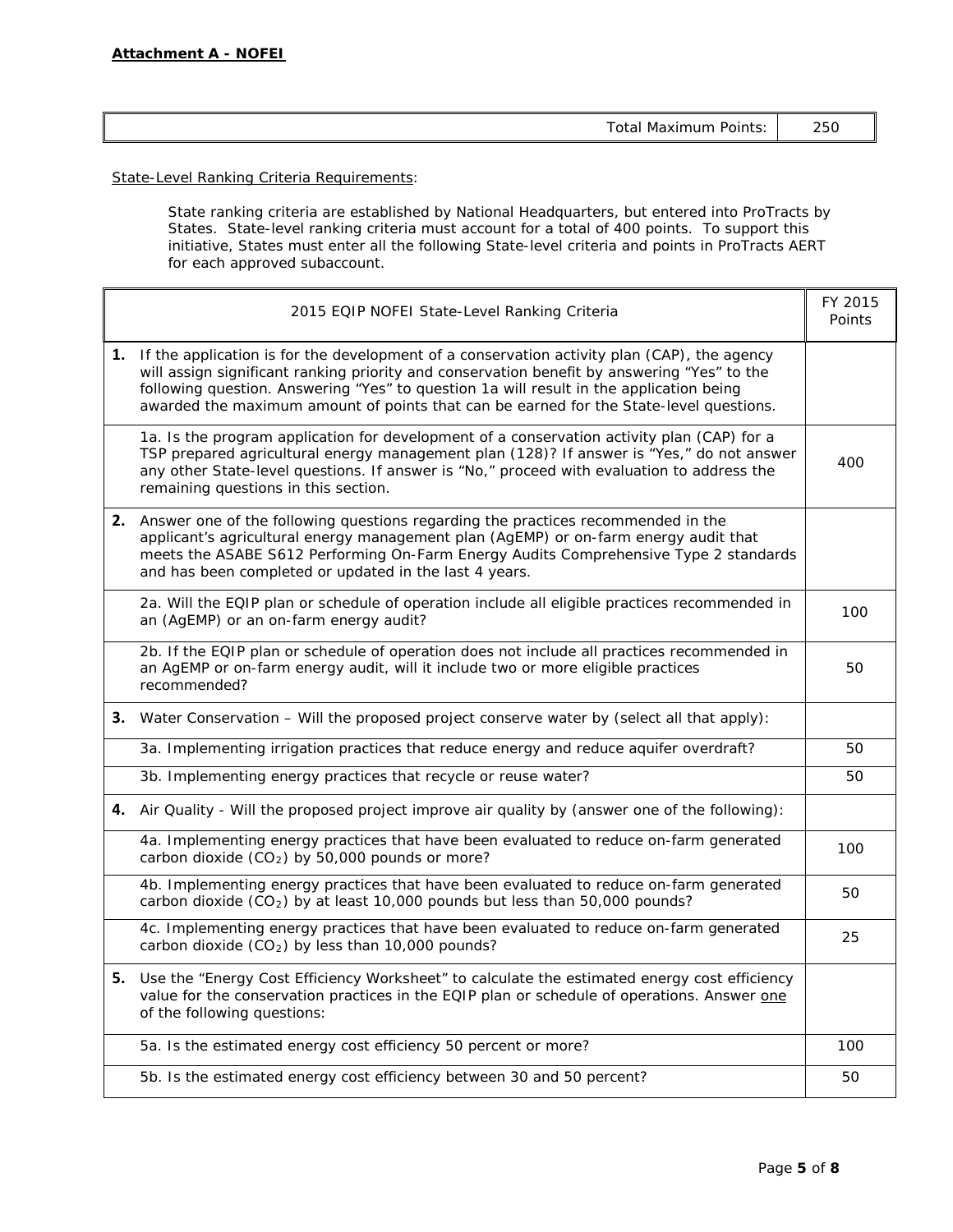| 5c. Is the estimated energy cost efficiency less than 30 percent? |     |
|-------------------------------------------------------------------|-----|
| Total Maximum Points:                                             | 400 |

Local-Level Ranking Criteria Requirements:

Local ranking criteria will be entered into ProTracts at the State level.

Local level ranking criteria must account for a total of 250 points or at least 25 percent of total points available. States must establish a maximum point total of 250 in ProTracts AERT. Each state **must** enter the following criteria #1 in the ProTracts local-level category in ProTracts:

| 2015 EQIP NOFEI Local-Level Ranking Criteria                                                                                                                                                                                                                                                                                                                                       | FY 2015<br>Points |
|------------------------------------------------------------------------------------------------------------------------------------------------------------------------------------------------------------------------------------------------------------------------------------------------------------------------------------------------------------------------------------|-------------------|
| 1. If the application is for the development of a conservation activity plan (CAP), the agency will<br>assign significant ranking priority and conservation benefit by answering "Yes" to the<br>following question. Answering "Yes" to question 1a will result in the application being<br>awarded the maximum amount of points that can be earned for the local level questions. |                   |
| 1a. Is the program application for development of a conservation activity plan (CAP) for a TSP<br>prepared agricultural energy management plan (128)? If answer is "Yes," do not answer any<br>other local level questions. If answer is "No," proceed with evaluation to address the<br>remaining questions in this section.                                                      | 250               |

States will develop all other local ranking criteria.

### Cost Effectiveness Calculation:

By agency policy, the amount of points associated with the AERT cost efficiency calculation must be 100 points or 10 percent of total points available.

## Screening Criteria Requirements:

The following screening criteria shall be used to support all applications submitted for the National On-Farm Energy Initiative.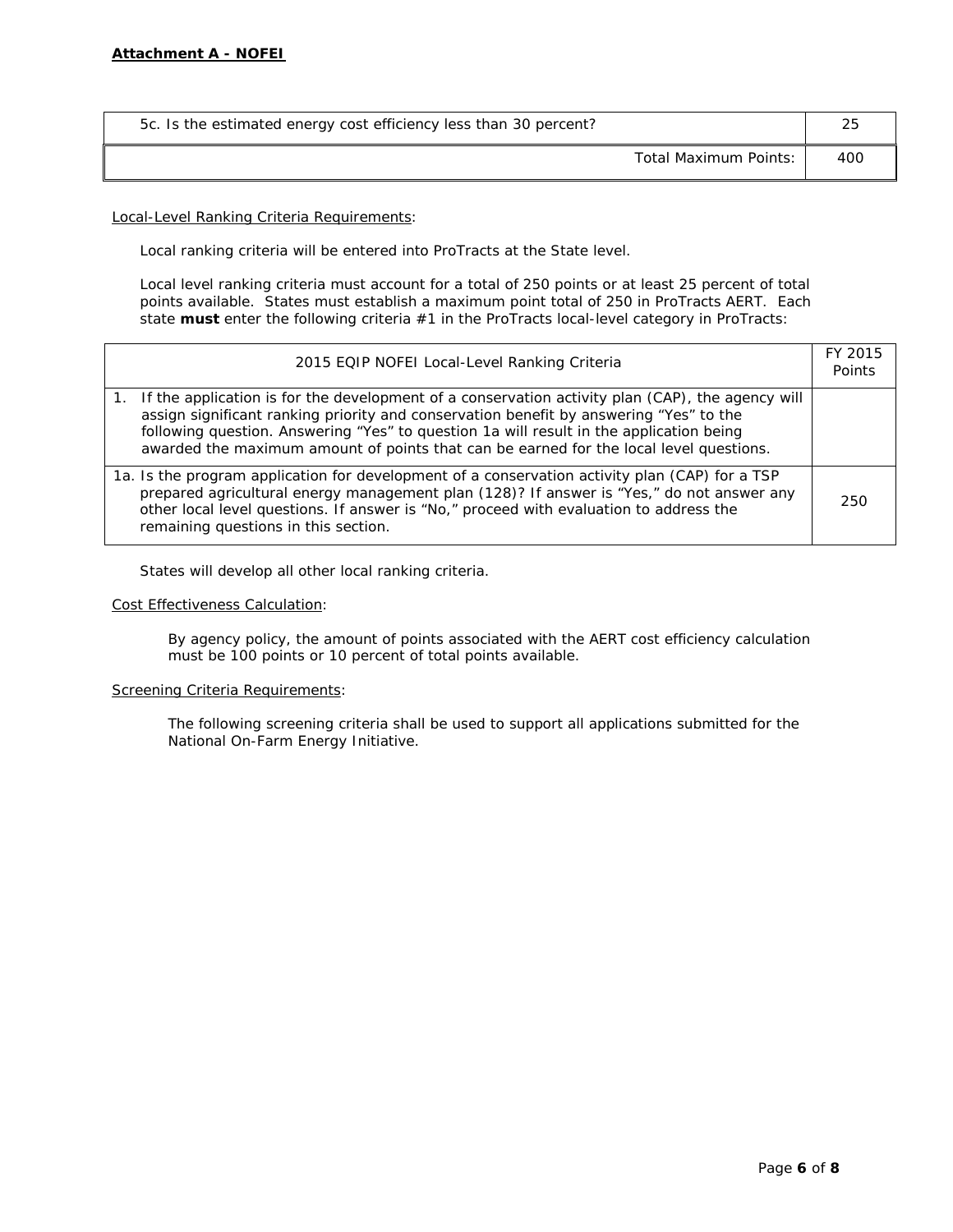## NRCS Environmental Quality Incentives Program (EQIP) National On-Farm Energy Initiative NATIONAL SCREENING CRITERIA WORKSHEET - Fiscal Year 2015 *A Screening Worksheet must be completed for each eligible EQIP application.*

# Instructions:

This screening worksheet must be completed for each eligible producer applying for EQIP On-Farm Energy Initiative assistance. Applications will be accepted on a continuous basis; however, application periods are established for purposes of evaluation, ranking, and funding decisions.

Completion of this worksheet and documentation does not constitute agreement to provide EQIP benefits nor approval of a program contract. The original screening worksheet should be filed with the applicant case file or EQIP file and unless the application is determined to be ineligible, the screening priority (high, medium, and low) must be recorded in ProTracts. Upon request, a copy of any completed screening worksheet may be provided to the applicant.

| Detailed Screening Criteria Worksheet – Complete for each eligible EQIP applicant                                                                                                                                                                                                                                                                                                                                       |                                                               |               |                                        |                                                |  |
|-------------------------------------------------------------------------------------------------------------------------------------------------------------------------------------------------------------------------------------------------------------------------------------------------------------------------------------------------------------------------------------------------------------------------|---------------------------------------------------------------|---------------|----------------------------------------|------------------------------------------------|--|
| Applicant Name:                                                                                                                                                                                                                                                                                                                                                                                                         |                                                               | County:       |                                        |                                                |  |
| <b>Application No:</b><br>(OPTIONAL)                                                                                                                                                                                                                                                                                                                                                                                    |                                                               | Field Office: |                                        |                                                |  |
| <b>Evaluator Name:</b>                                                                                                                                                                                                                                                                                                                                                                                                  |                                                               | Date:         |                                        |                                                |  |
|                                                                                                                                                                                                                                                                                                                                                                                                                         | Priority Determination for ProTracts - Select and circle one: |               |                                        |                                                |  |
| <b>High Priority Category:</b><br>The application is for an agricultural energy management plan (CAP 128);<br>0r<br>The application includes at least one core conservation practice (374, 449, 533, 670, or 672)<br>necessary to implement the recommendations identified in a completed agricultural energy<br>management plan (CAP 128) or comprehensive on-farm energy audit meeting ASABE S612<br>Type 2 standard. |                                                               |               |                                        | <b>High Priority</b><br>Status in<br>ProTracts |  |
| <b>Medium Priority Category:</b><br>The application includes no core conservation practices but does include at least one<br>supporting conservation practice necessary to implement the recommendations identified in a<br>previously completed agricultural energy management plan (CAP 128) or comprehensive on-<br>farm energy audit meeting ASABE S612 Type 2 standard.                                            |                                                               |               |                                        | Medium<br>Priority<br>Status in<br>ProTracts   |  |
| Low Priority Category: Low Priority Applications will not be ranked.<br>All other applications                                                                                                                                                                                                                                                                                                                          |                                                               |               | Low Priority<br>Status in<br>ProTracts |                                                |  |
| The priority determination of high, medium, or low must be recorded in ProTracts for this applicant.                                                                                                                                                                                                                                                                                                                    |                                                               |               |                                        |                                                |  |
| D.C. Approval:                                                                                                                                                                                                                                                                                                                                                                                                          |                                                               |               | Date Approved:                         |                                                |  |